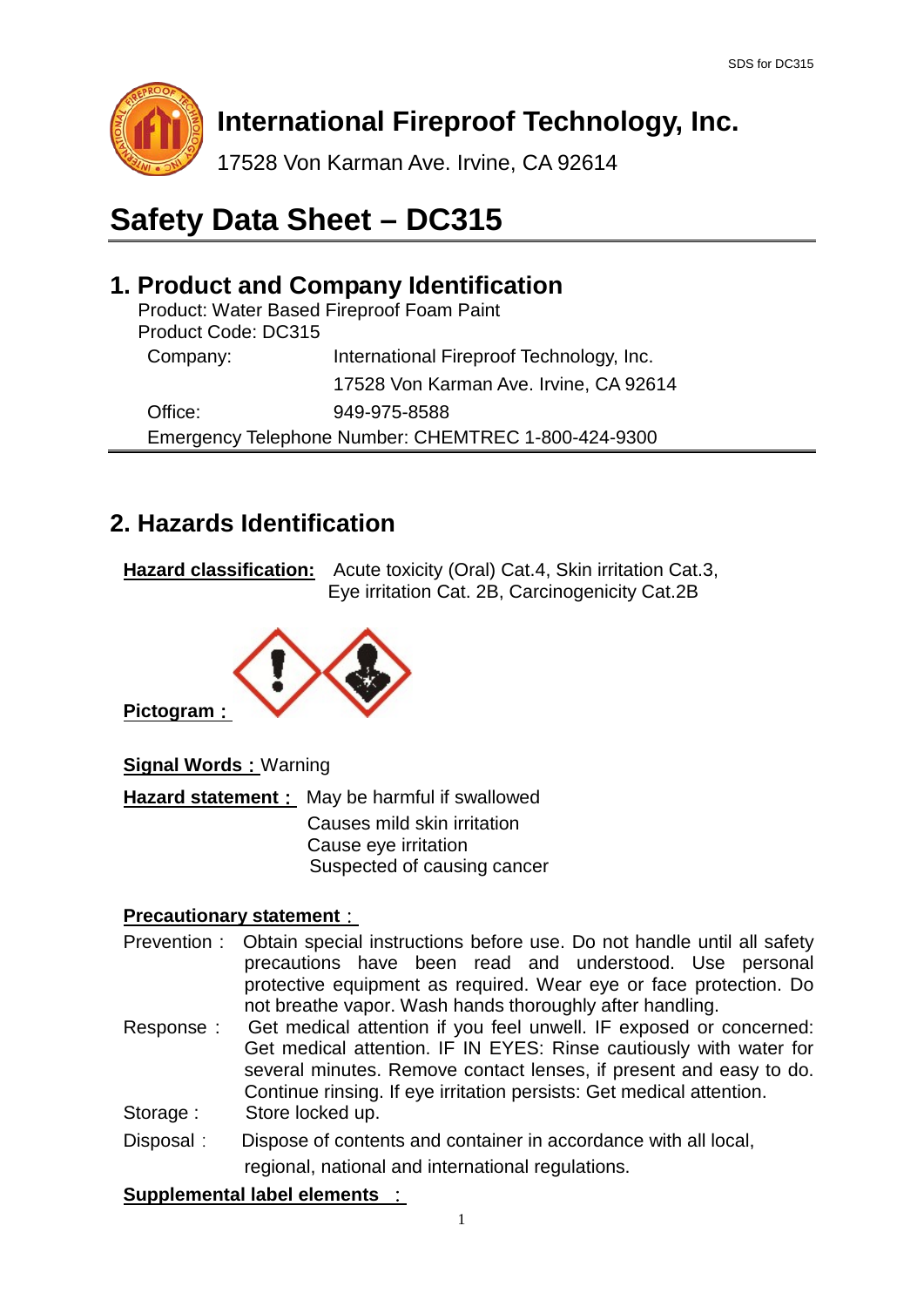WARNING: This product contains chemicals known to the State of California to cause cancer and birth defects or other reproductive harm. **FOR INDUSTRIAL USE ONLY.**

Hazards not otherwise classified: None known.

### **3. Composition/Information on Ingredients**

| Ingredient              | CAS No         | Percent      |
|-------------------------|----------------|--------------|
| <b>Titanium Dioxide</b> | 13463-67-7     | $10 - 25 \%$ |
| <b>Melamine</b>         | 108-78-1       | $10 - 25 \%$ |
| Pentaerythritol         | $115 - 77 - 5$ | $10 - 20 \%$ |
|                         |                |              |
|                         |                |              |

| Company: | International Fireproof Technology, Inc.            |  |
|----------|-----------------------------------------------------|--|
|          | 17528 Von Karman Ave. Irvine, CA 92614              |  |
| Office:  | 949-975-8588                                        |  |
|          | Emergency Telephone Number: CHEMTREC 1-800-424-9300 |  |

#### **4. First Aid Measures**

- Inhalation : Remove victim to fresh air and keep at rest in a position comfortable for breathing. If not breathing, if breathing is irregular or if respiratory arrest occurs, provide artificial respiration or oxygen by trained personnel. It may be dangerous to the person providing aid to give mouth-to-mouth resuscitation. Get medical attention. If unconscious, place in recovery position and get medical attention immediately. Maintain an open airway. Loosen tight clothing such as a collar, tie, belt or waistband. In case of inhalation of decomposition products in a fire, symptoms may be delayed. The exposed person may need to be kept under medical surveillance for 48 hours.
- Ingestion : Wash out mouth with water. Remove dentures if any. Remove victim to fresh air and keep at rest in a position comfortable for breathing. If material has been swallowed and the exposed person is conscious, give small quantities of water to drink. Stop if the exposed person feels sick as vomiting may be dangerous. Do not induce vomiting unless directed to do so by medical personnel. If vomiting occurs, the head should be kept low so that vomit does not enter the lungs. Get medical attention. Never give anything by mouth to an unconscious person. If unconscious, place in recovery position and get medical attention immediately. Maintain an open airway. Loosen tight clothing such as a collar, tie, belt or waistband.
- **Skin** Contact : Flush contaminated skin with plenty of water. Remove contaminated clothing and shoes. Continue to rinse for at least 10 minutes. Get medical attention. Wash clothing before reuse. Clean shoes thoroughly before reuse.
- Eye Immediately flush eyes with plenty of water, occasionally lifting the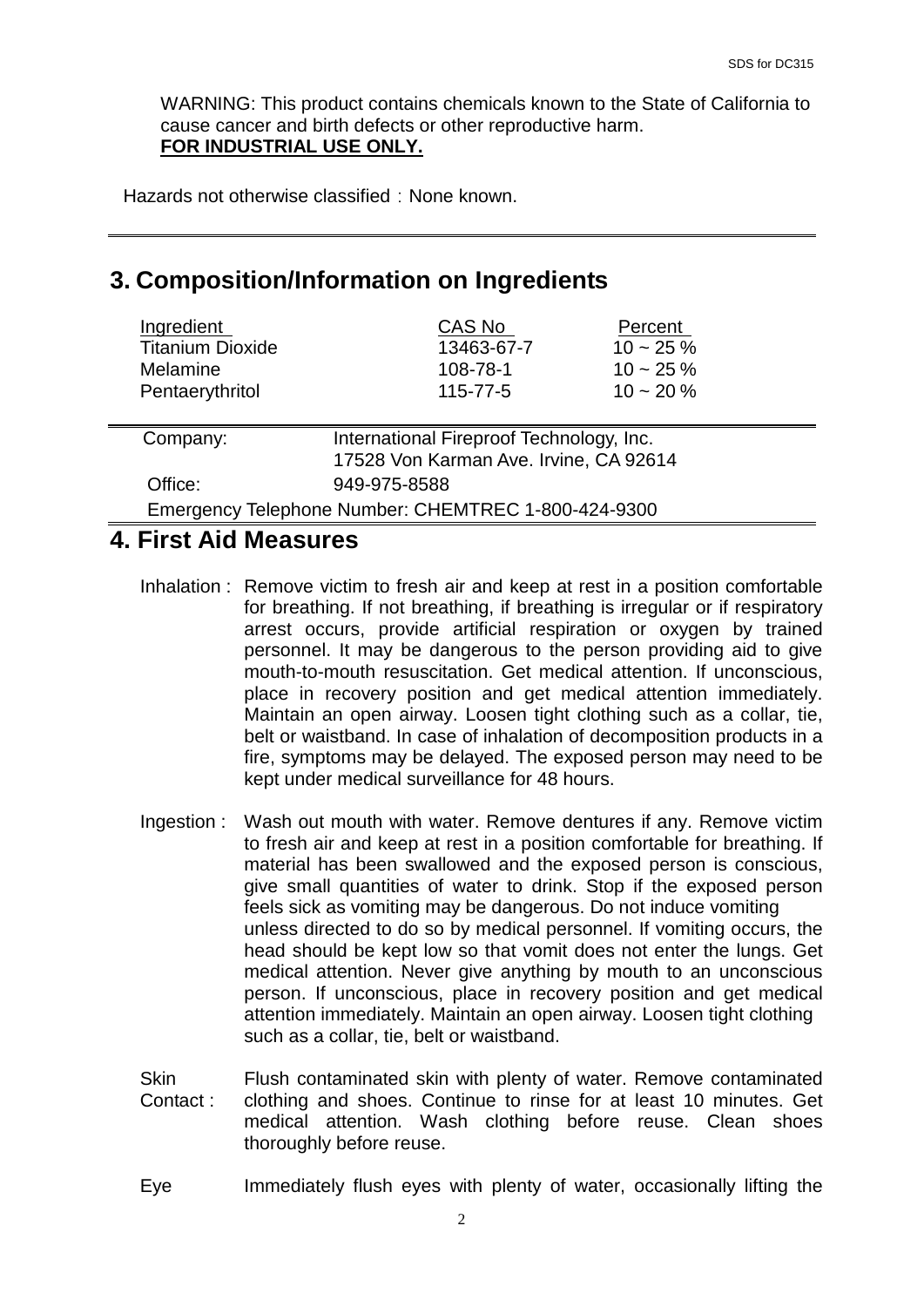Contact : upper and lower eyelids. Check for and remove any contact lenses. Continue to rinse for at least 10 minutes. Get medical attention

#### **Potential acute health effects**:

| Inhalation : Exposure to decomposition products may cause a health hazard. |
|----------------------------------------------------------------------------|
| Serious effects may be delayed following exposure                          |
| Ingestion : May be irritating to mouth, throat and stomach.                |
| Skin contact: No known significant effects or critical hazards.            |
| Eye contact: Causes eye irritation.                                        |

## **5. Fire Fighting Measures**

| Suitable extinguishing<br>media :                | Use an extinguishing agent suitable for the surrounding fire.                                                                                                                                          |
|--------------------------------------------------|--------------------------------------------------------------------------------------------------------------------------------------------------------------------------------------------------------|
| Specific hazards arising<br>from the chemical:   | In a fire or if heated, a pressure increase will occur and the<br>container may burst.                                                                                                                 |
| Hazardous thermal<br>decomposition products:     | Decomposition products may include the following materials:<br>carbon dioxide<br>carbon monoxide<br>nitrogen oxides<br>metal oxide/oxides                                                              |
| Special protective actions<br>for fire-fighters: | Promptly isolate the scene by removing all persons from the<br>vicinity of the incident if there is a fire. No action shall be<br>taken involving any personal risk or without suitable training.      |
| Special protective                               | Fire-fighters should wear appropriate protective equipment<br>equipment for fire-fighters: and self-contained breathing apparatus (SCBA) with a full<br>face-piece operated in positive pressure mode. |

### **6. Accidental Release Measures**

#### **Personal precautions, protective equipment and emergency procedures**

For non-emergency Personnel: No action shall be taken involving any personal risk or without suitable training. Evacuate surrounding areas. Keep unnecessary and unprotected personnel from entering. Do not touch or walk through spilled material. Avoid breathing vapor or mist. Provide adequate ventilation. Wear appropriate respirator when ventilation is inadequate. Put on appropriate personal protective equipment.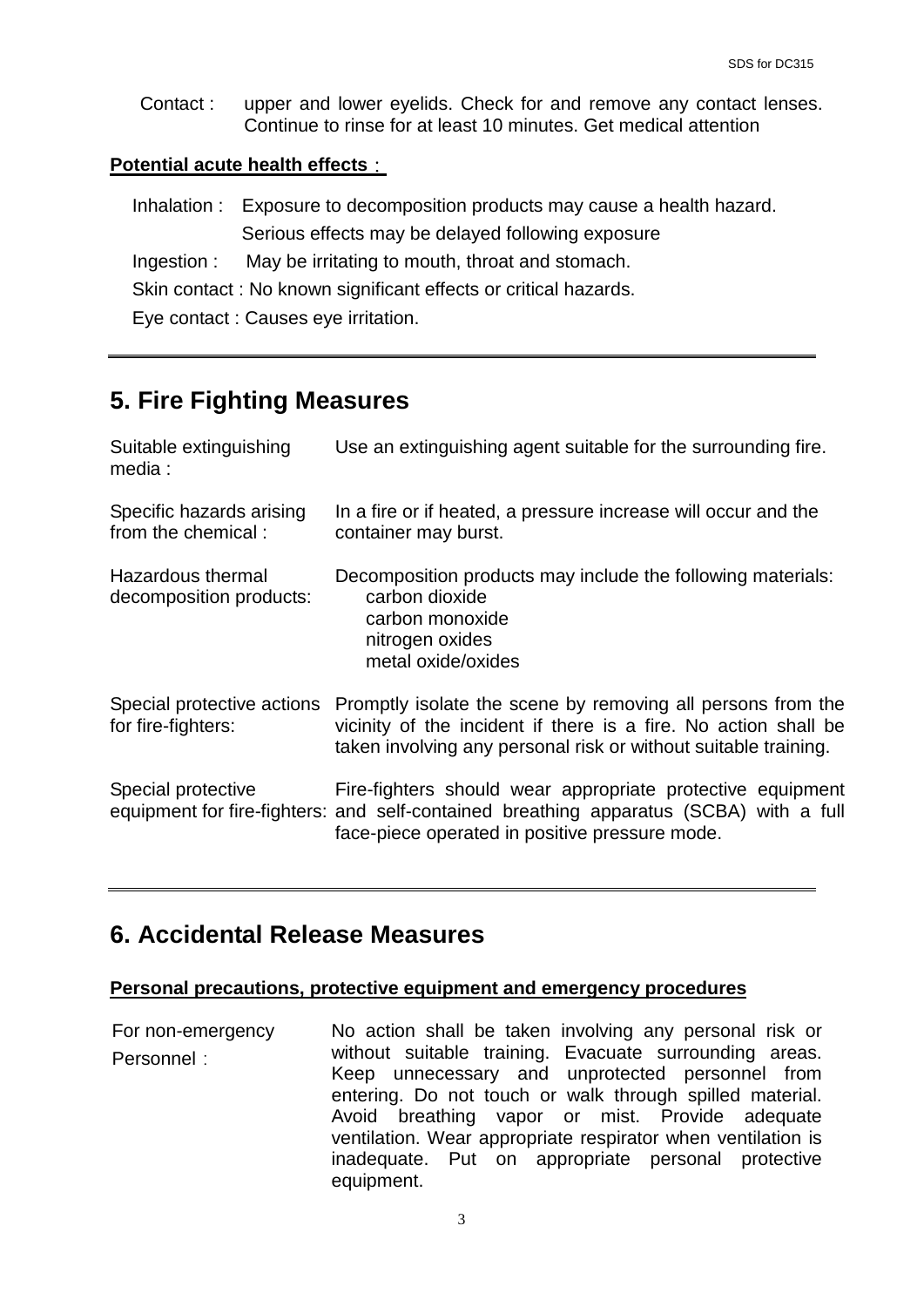- For emergency responders : If specialized clothing is required to deal with the spillage, take note of any information in Section 8 on suitable and unsuitable materials. See also the information in "For nonemergency personnel".
- Environmental precautions: Avoid dispersal of spilled material and runoff and contact with soil, waterways, drains and sewers. Inform the relevant authorities if the product has caused environmental pollution (sewers, waterways, soil or air).

#### **Methods and materials for containment and cleaning up**

- Small spill: Stop leak if without risk. Move containers from spill area. Dilute with water and mop up if water-soluble. Alternatively, or if water-insoluble, absorb with an inert dry material and place in an appropriate waste disposal container. Dispose of via a licensed waste disposal contractor.
- Large spill: Stop leak if without risk. Move containers from spill area. Approach release from upwind. Prevent entry into sewers, water courses, basements or confined areas. Wash spillages into an effluent treatment plant or proceed as follows. Contain and collect spillage with non-combustible, absorbent material e.g. sand, earth, vermiculite or diatomaceous earth and place in container for disposal according to local regulations (see Section 13). Dispose of via a licensed waste disposal contractor. Contaminated absorbent material may pose the same hazard as the spilled product. Note: see Section 1 for emergency contact information and Section 13 for waste disposal.

### **7. Handling and Storage**

Handling: 1. Container must be labeled, close containers when not in use.

- 2. Ventilate designated places to avoid the release of vapor or mist when using.
- 3. Suitable fire extinguisher and spill it shall be kept readily available to deal with fire and emergency response to device leakage.
- Storage: Comply with the storage and handling of flammable or combustible materials regulations. Store in cool and dry area, away from heat, sparks and freezing temperatures. Use up as soon as possible after opening the lid; Ideal storage temperature is 5 °C ~ 35 °C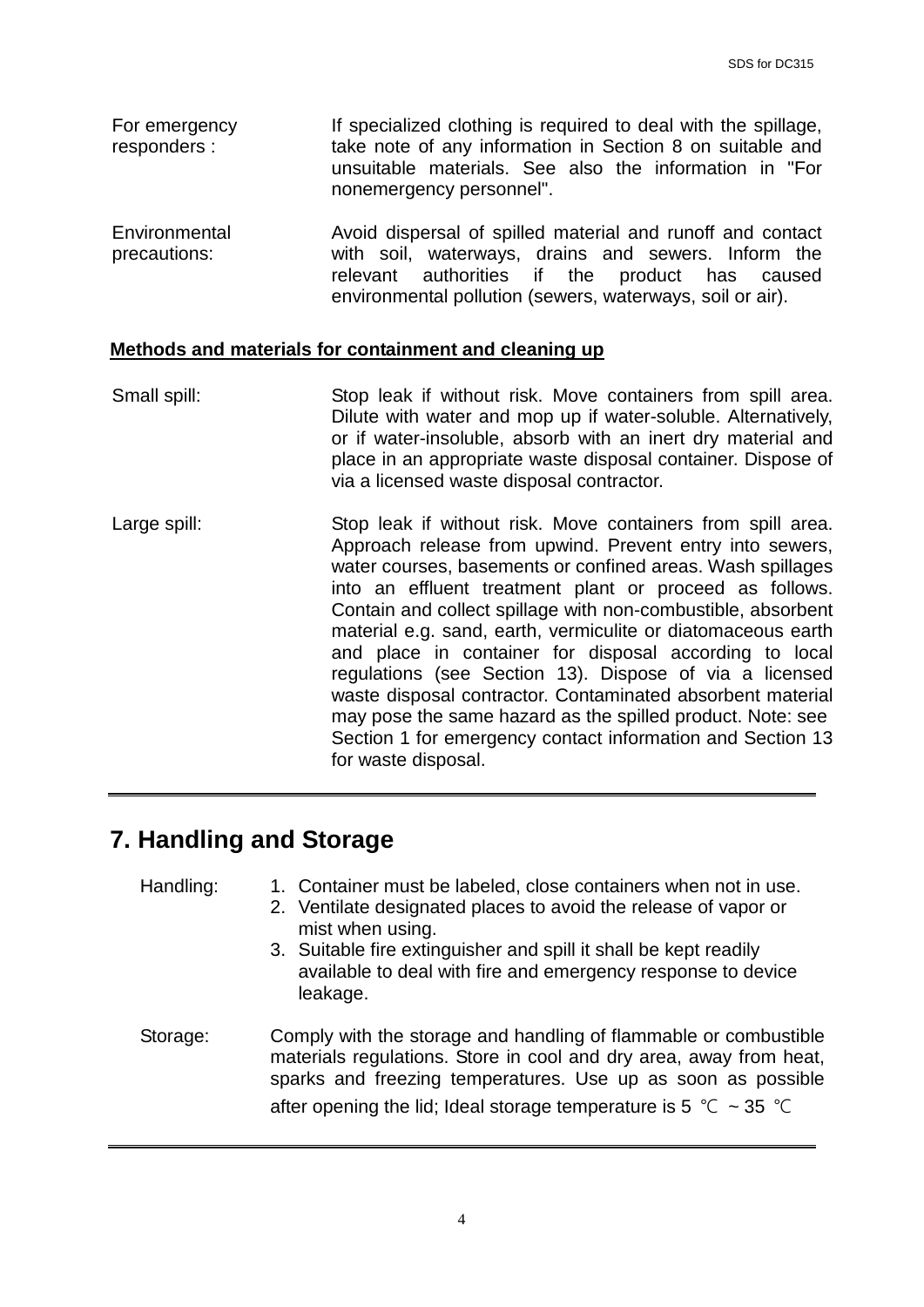| Ingredient              | <b>Regulatory Code</b>                     | <b>Classification</b>                |
|-------------------------|--------------------------------------------|--------------------------------------|
| <b>Titanium Dioxide</b> | <b>ACGIH TLV (United States,</b><br>4/2014 | TWA: 10 mg/m <sup>3</sup> 8 hours.   |
|                         | <b>OSHA PEL (United States,</b>            | TWA: $15 \text{ mg/m}^3$ 8 hours.    |
|                         | 2/2013                                     | Form: Total dust                     |
| <b>Melamine</b>         |                                            | TWA: 10 mg/m <sup>3</sup> 8 hours.   |
|                         | <b>AIHA WEEL (United</b>                   | Form: Inhalable                      |
|                         | States, 10/2011)                           | TWA: 5 mg/m <sup>3</sup> 8 hours.    |
|                         |                                            | Form: Respirable                     |
| Pentaerythritol         |                                            | TWA: 5 mg/m <sup>3</sup> 10 hours.   |
|                         | NIOSH REL (United States,                  | Form: Respirable fraction            |
|                         | 10/2013)                                   | TWA: 10 mg/m <sup>3</sup> 10 hours.  |
|                         |                                            | Form: Total                          |
|                         | <b>ACGIH TLV (United States,</b><br>4/2014 | T TWA: 10 mg/m <sup>3</sup> 8 hours. |
|                         |                                            | TWA: 5 mg/m <sup>3</sup> 8 hours.    |
|                         | <b>OSHA PEL (United States,</b>            | Form: Respirable Fraction            |
|                         | 2/2013                                     | TWA: 15 mg/m <sup>3</sup> 8 hours.   |
|                         |                                            | Form: Total dust                     |

# **8. Exposure Controls/Personal Protection**

Appropriate engineering controls: If user operations generate dust, fumes, gas, vapor or mist, use process enclosures, local exhaust ventilation or other engineering controls to keep worker exposure to airborne contaminants below any recommended or statutory limits.

**Environmental** exposure controls: Emissions from ventilation or work process equipment should be checked to ensure they comply with the requirements of environmental protection legislation. In some cases, fume scrubbers, filters or engineering modifications to the process equipment will be necessary to reduce emissions to acceptable levels.

#### **Individual protection measures**

- Hygiene measures: Wash hands, forearms and face thoroughly after handling chemical products, before eating, smoking and using the lavatory and at the end of the working period. Appropriate techniques should be used to remove potentially contaminated clothing. Wash contaminated clothing before reusing. Ensure that eyewash stations and safety showers are close to the workstation location.
- Eye/face protection Safety eyewear complying with an approved standard should be used when a risk assessment indicates this is necessary to avoid exposure to liquid splashes, mists, gases or dusts. If contact is possible, the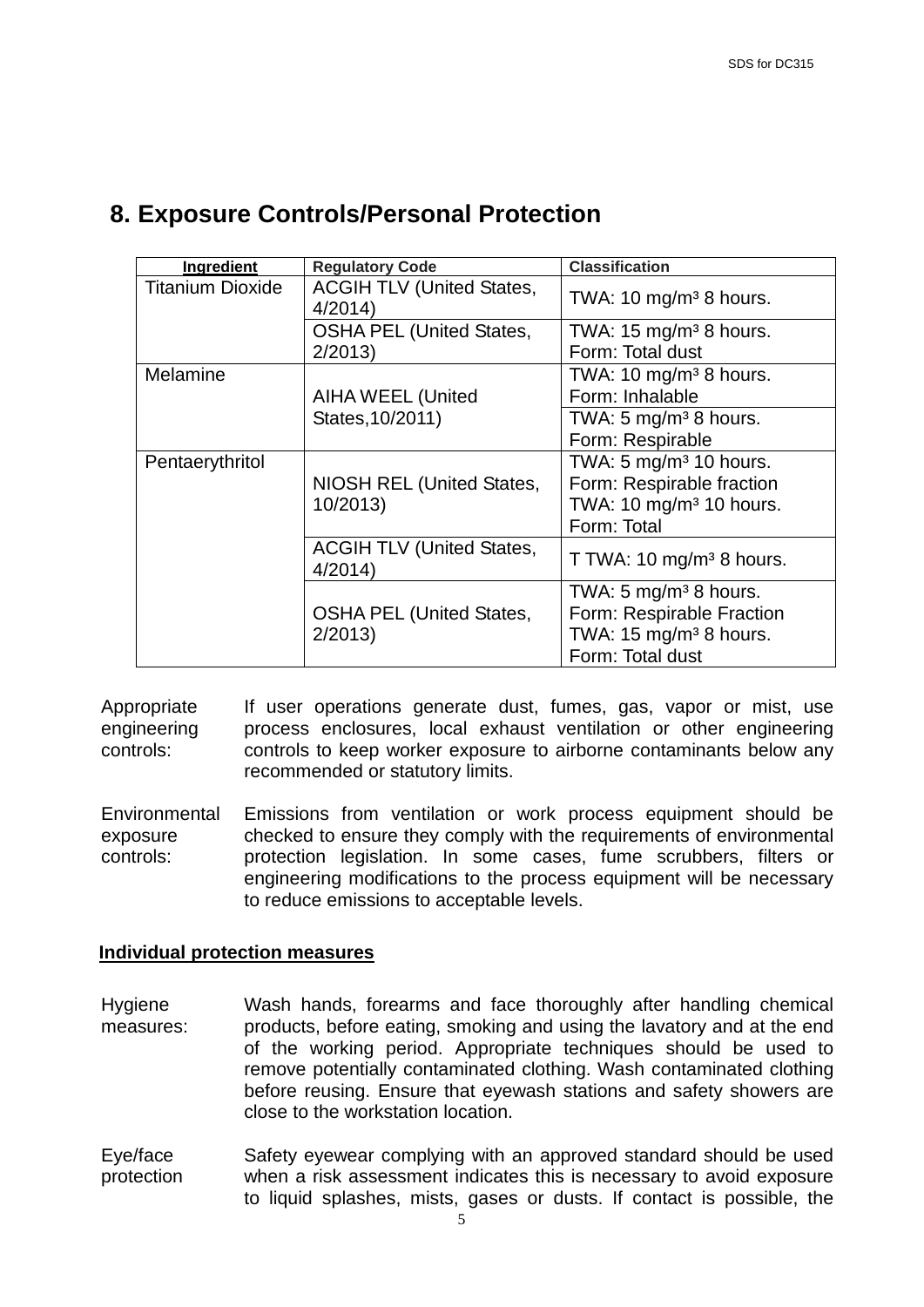following protection should be worn, unless the assessment indicates a higher degree of protection: chemical splash goggles.

#### **Skin protection**

- Hand protection: Chemical-resistant, impervious gloves complying with an approved standard should be worn at all times when handling chemical products if a risk assessment indicates this is necessary. Considering the parameters specified by the glove manufacturer, check during use that the gloves are still retaining their protective properties. It should be noted that the time to breakthrough for any glove material may be different for different glove manufacturers. In the case of mixtures, consisting of several substances, the protection time of the gloves cannot be accurately estimated.
- Body protection: Personal protective equipment for the body should be selected based on the task being performed and the risks involved and should be approved by a specialist before handling this product.
- Other skin protection: Appropriate footwear and any additional skin protection measures should be selected based on the task being performed and the risks involved and should be approved by a specialist before handling this product.
- **Respiratory** protection: Use a properly fitted, air-purifying or air-fed respirator complying with an approved standard if a risk assessment indicates this is necessary. Respirator selection must be based on known or anticipated exposure levels, the hazards of the product and the safe working limits of the selected respirator.

### **9. Physical and Chemical Properties**

| Appearance:                                 | White liquid                     |
|---------------------------------------------|----------------------------------|
| Odor:                                       | Mild emulsion odor               |
| $pH$ :                                      | $7.0 \pm 1.0$                    |
| Density $(25^{\circ}C)$ :                   | 1.35 $\pm$ 0.1 g/cm <sup>3</sup> |
| Viscosity (at $25^{\circ}$ C):              | $8000 - 20000$ cps               |
| Volatile:                                   | $30 - 35$                        |
| Solubility:                                 | Water miscible                   |
| Partition coefficient:<br>n-octanol / water | N/A                              |
| Flash point :                               | $>100^{\circ}$ C                 |

| Boiling point/boiling range: | $>100^{\circ}$ ○ |
|------------------------------|------------------|
| Melting point/range:         | N/A              |
| Evaporation rate :           | N/A              |
| Vapor pressure :             | N/A              |
| Relative vapor density:      | N/A              |
| Auto-ignition temperature :  | N/A              |
| Flammability (solid, gas):   | N/A              |
| Lower explosion limit :      | N/A              |
| Upper explosion limit :      | N/A              |
| Self-ignition temperature :  | N/A              |
| Decomposition temperature    | N/A              |

# **10.Stability and Reactivity**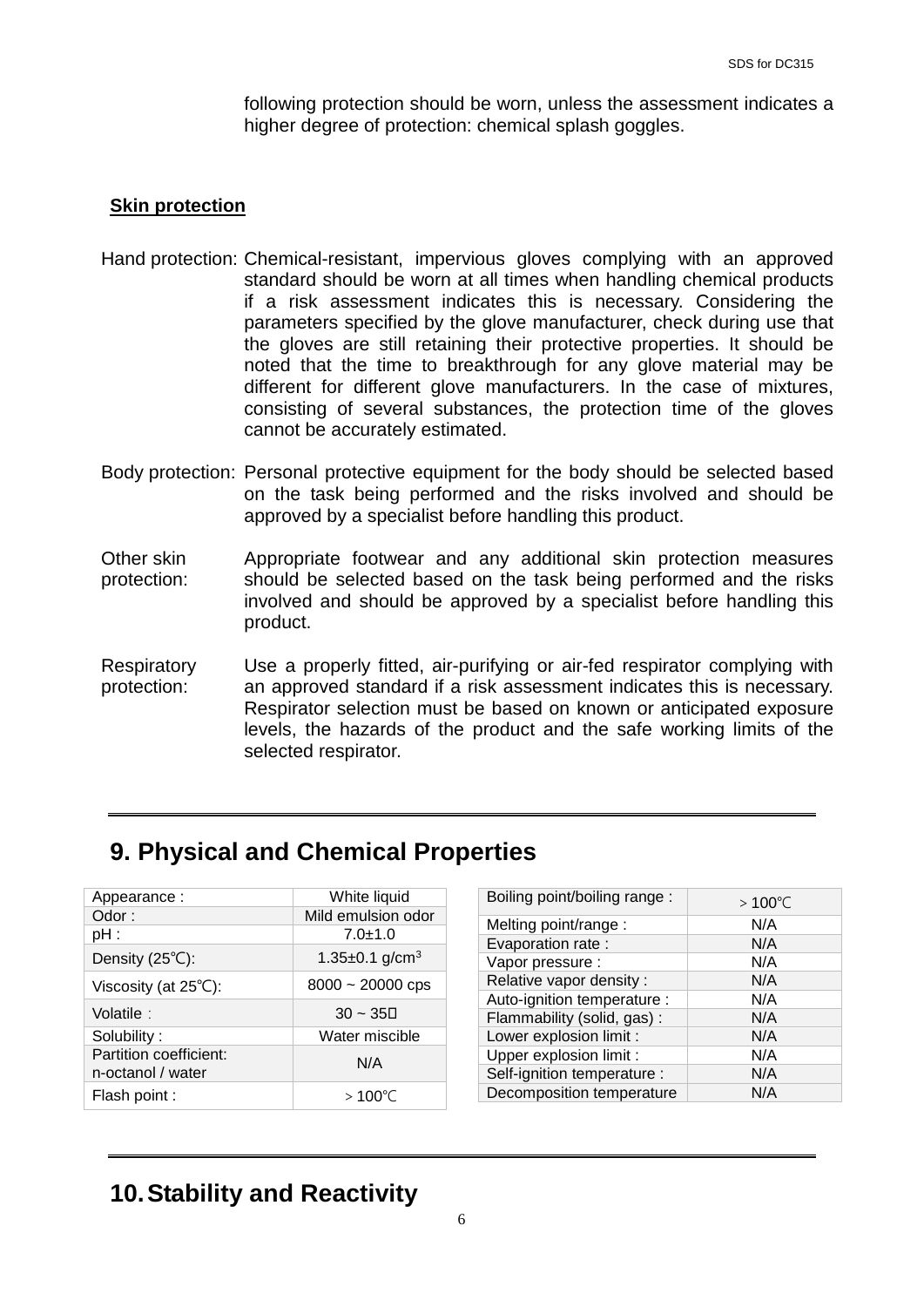Stability: Stable under ordinary conditions of use

| and storage.<br>N/A                                                      |
|--------------------------------------------------------------------------|
| Organic solvent                                                          |
| Strong acid or alkali and oxidant                                        |
| Hazardous decomposition products    Vill emit smoke, CO, CO2 when burned |
|                                                                          |

# **11.Toxicological Information**

#### **Acute toxicity**

| Product/ingredient name | Result    | <b>Species</b> | Dose        | Exposure |
|-------------------------|-----------|----------------|-------------|----------|
| <b>Melamine</b>         | ∟D50 Oral | Rat            | 3161 mg/kg  | $-- -$   |
| Pentaerythritol         | ∟D50 Oral | Rat            | 18500 mg/kg | $-- -$   |

#### **Irritation/Corrosion**

| Product/ingredient | Result        | <b>Species</b> | Score | Exposure     | Observation |
|--------------------|---------------|----------------|-------|--------------|-------------|
| name               |               |                |       |              |             |
| <b>Melamine</b>    | Eyes:         | Rabbit         | $---$ | 24 hours 500 |             |
|                    | Mild irritant |                |       | milligrams   |             |
| Pentaerythritol    | Skin:         | Human          | ---   | 72 hours 300 |             |
|                    | Mild irritant |                |       | Micrograms   |             |
|                    |               |                |       | Intermittent |             |

#### **Classification**

| Product/ingredient name |     |     |
|-------------------------|-----|-----|
| <b>Melamine</b>         | --- | --- |
| Pentaerythritol         | --- | --- |

#### **Specific target organ toxicity (single exposure)**

| Product/ingredient name | Category   | Route of exposure | Target organs                       |
|-------------------------|------------|-------------------|-------------------------------------|
| Pentaerythritol         | Category 3 | Not applicable    | <b>Respiratory tract irritation</b> |
|                         |            |                   | and Narcotic effects                |

#### **Specific target organ toxicity (repeated exposure)**

| Product/ingredient name | Category   | Route of exposure | Target organs                                               |
|-------------------------|------------|-------------------|-------------------------------------------------------------|
| Pentaerythritol         | Category 2 | Not determined    | <b>Respiratory tract irritation</b><br>and Narcotic effects |

# **12.Ecological Information**

#### **Toxicity**

| Product/ingredient name | Result              | Species   | Exposure |
|-------------------------|---------------------|-----------|----------|
| Melamine                | Acute EC50 33600000 | Daphnia – | 48 hours |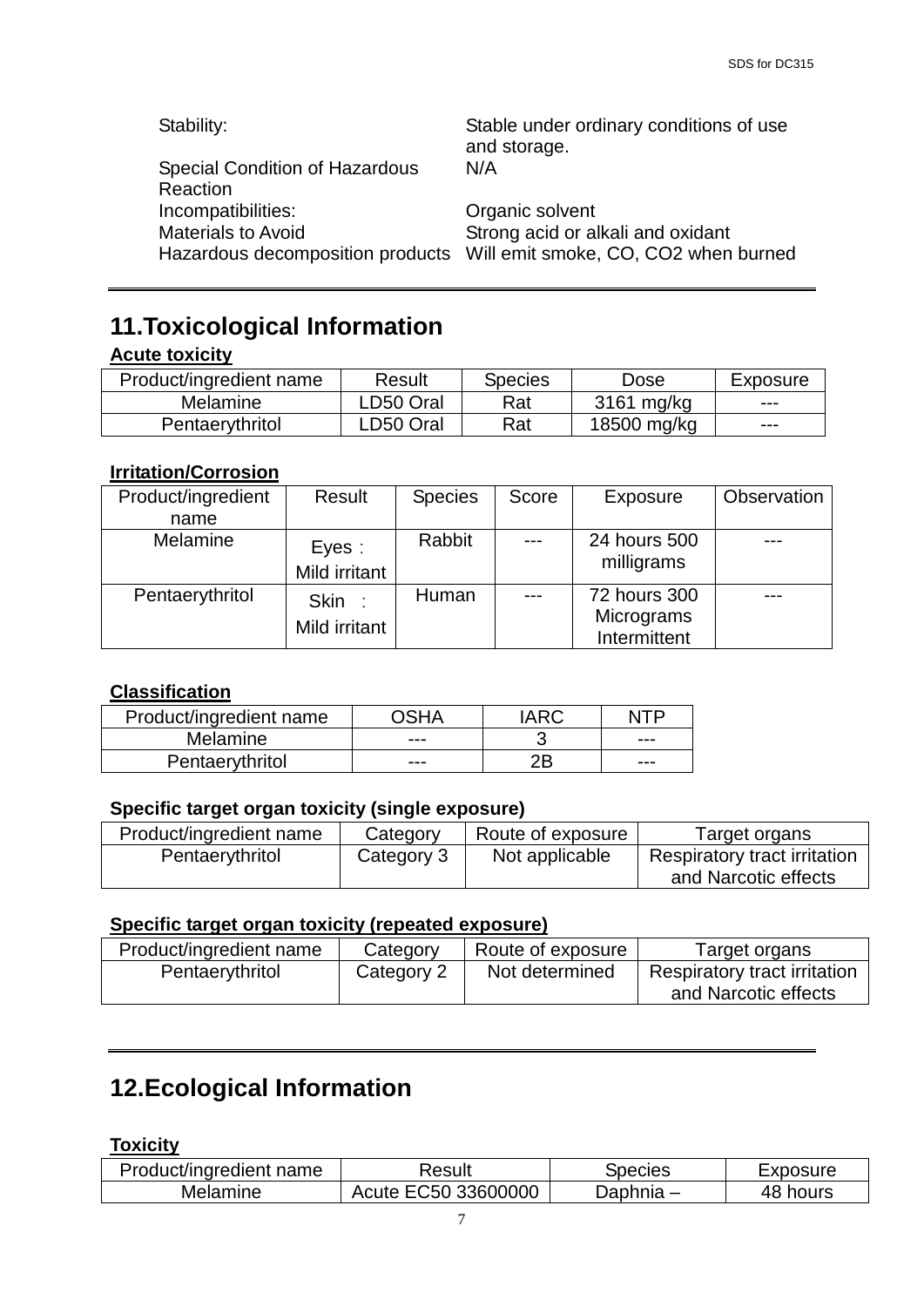|                 | ug/l Fresh water     | Daphnia magna   |          |
|-----------------|----------------------|-----------------|----------|
| Pentaerythritol | Acute LC50 > 1000000 | Fish – Fundulus | 96 hours |
|                 | µg/l Marine water    | heteroclitus    |          |

#### **Bioaccumulative potential**

| Product/ingredient name | LogPow |      | Potential |
|-------------------------|--------|------|-----------|
| Melamine                | ---    | <3.8 | low       |
| Pentaerythritol         | ---    | 1.26 | low       |
| <b>Titanium Dioxide</b> | ---    | 352  | low       |

# **13.Disposal Considerations**

Disposal methods: The generation of waste should be avoided or minimized wherever possible. Disposal of this product, solutions and any by-products should at all times comply with the requirements of environmental protection and waste disposal legislation and any regional local authority requirements. Dispose of surplus and non-recyclable products via a licensed waste disposal contractor. Waste should not be disposed of untreated to the sewer unless fully compliant with the requirements of all authorities with jurisdiction. Waste packaging should be recycled. Incineration or landfill should only be considered when recycling is not feasible. This material and its container must be disposed of in a safe way. Care should be taken when handling emptied containers that have not been cleaned or rinsed out. Empty containers or liners may retain some product residues. Avoid dispersal of spilled material and runoff and contact with soil, waterways, drains and sewers.

### **14. Transport Information**

|                  | DOT            | TDG            | Mexico         | <b>IATA</b>    | <b>IMDG</b>    |
|------------------|----------------|----------------|----------------|----------------|----------------|
|                  | Classification | Classification | Classification |                |                |
| UN number        | Not regulated  | Not regulated  | Not regulated  | Not regulated  | Not regulated  |
| UN proper        |                |                |                |                |                |
| shipping name    |                |                |                |                |                |
| Transport        |                |                |                |                |                |
| hazard class(es) |                |                |                |                |                |
| Packing group    |                |                |                |                |                |
| Environmental    | No             | No             | No.            | No             | No.            |
| hazards          |                |                |                |                |                |
| Additional       | Special        | Special        | Special        | Special        | Special        |
| information      | provisions     | provisions     | provisions     | provisions     | provisions     |
|                  | Not Applicable | Not Applicable | Not Applicable | Not Applicable | Not Applicable |

Special precautions for user: Multi-modal shipping descriptions are provided for informational purposes and do not consider container sizes. The presence of a shipping description for a particular mode of transport (sea, air,